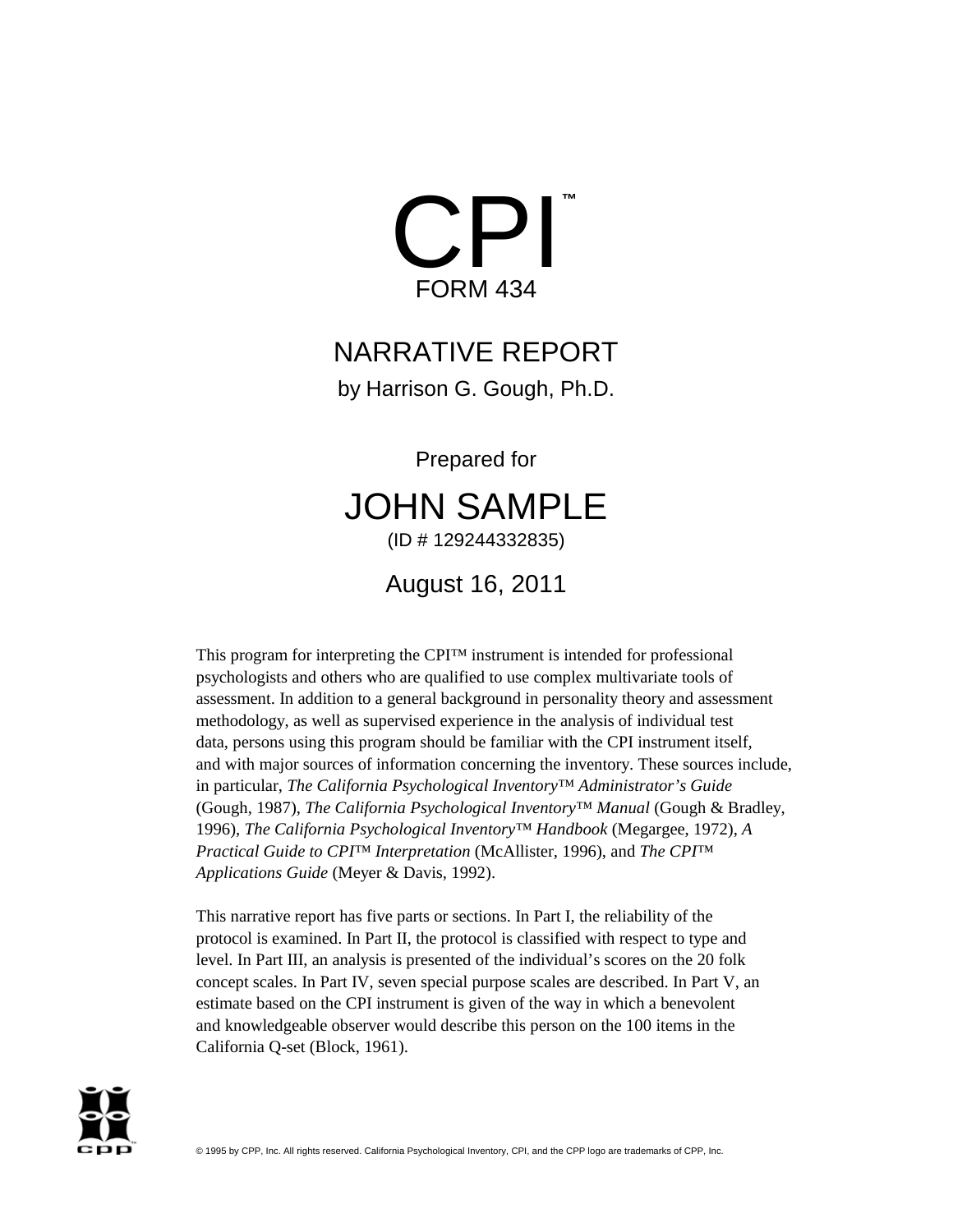# **PART I** Reliability of the protocol

The protocol has been reviewed for unreliability, whether caused by an overly favorable self-portrait, an unduly critical self-representation, or the giving of too many atypical and possibly random responses. **The protocol shows no evidence of invalidity**. The number of items left blank was 0.

# **PART II** Classification for type and level

Psychometric and conceptual analyses of the CPI instrument have identified three basic dimensions underlying scores on the folk and special purpose scales. Two of these themes are manifestations of fundamental orientations—toward people and toward societal values. The third is an indicator of ego integration or competence as seen by others, or self-realization as seen by the respondent. Each dimension is assessed by a scale uncorrelated with (or orthogonal to) the other two. These vector or dimensional scales (called v.1, v.2, and v.3), taken together, define a theoretical model of personality structure called the 3-vector or cuboid model because of its geometric form.

The first vector scale (v.1) assesses a continuum going from a participative, involved, and extraversive orientation at the low end, to a detached, internal, and introversive orientation at the high pole. The second vector scale (v.2) assesses a continuum going from a norm-questioning, rule-doubting orientation at one extreme, to a norm-accepting, rule-favoring orientation at the other. Bivariate classification according to scores on v.1 and v.2 gives rise to four lifestyles or ways of living, called the Alpha, Beta, Gamma, and Delta. When scores on v.1 and v.2 are close to the cutting points, lifestyle classifications may be ambiguous, and/or mutable. Each type or lifestyle has its own specific modes of selfactualization and its own specific modes of psychopathology. Level of ego integration or self-realization is indicated by scores on the v.3 scale. The higher the score on v.3, the greater the individual's sense of self-realization or fulfillment. The lower the score on v.3, the more likely that the respondent has feelings of inefficacy, alienation, and dissatisfaction.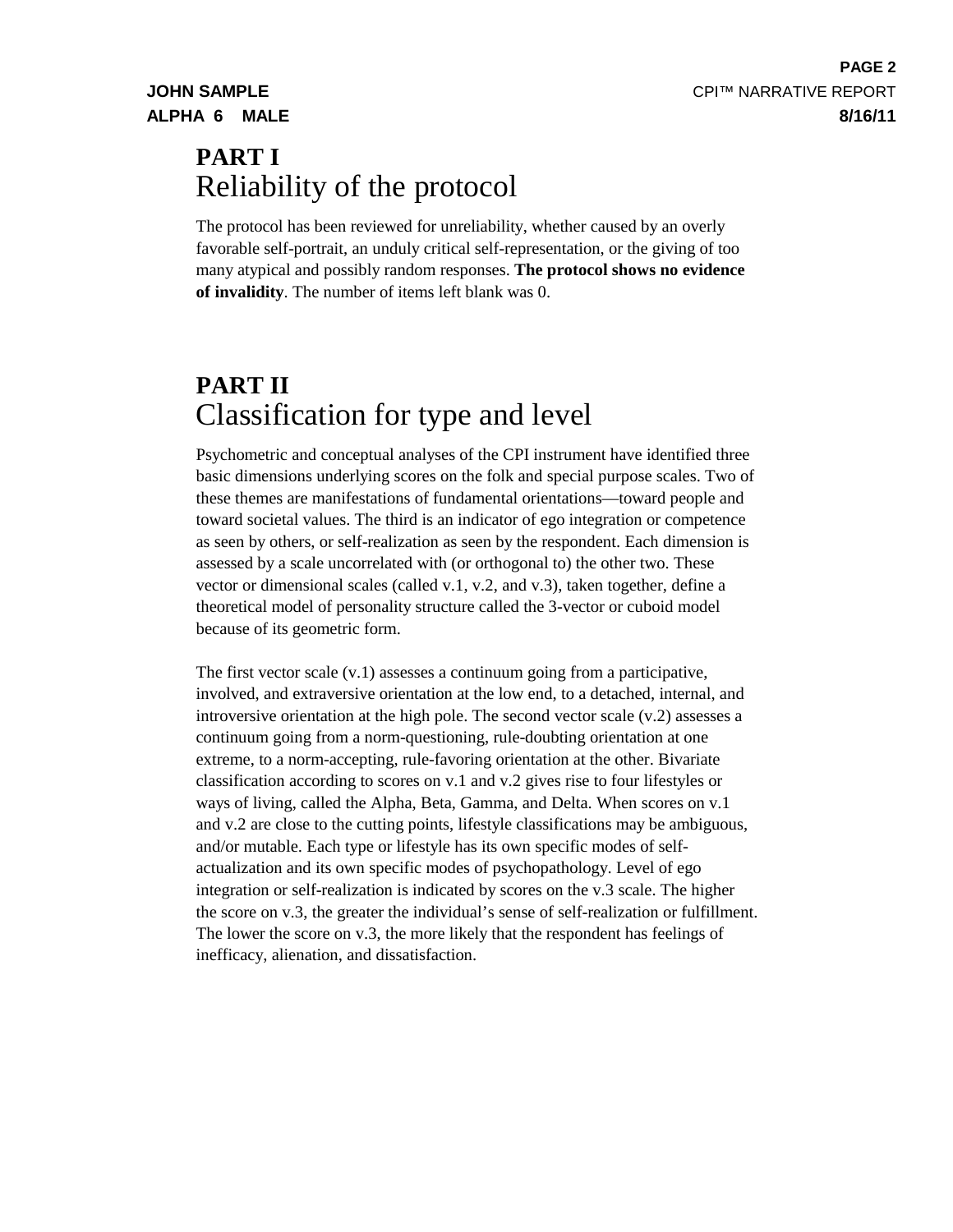

**The scores on v.1 and v.2 obtained by JOHN SAMPLE place him in the Alpha quadrant, as shown above.** The following brief description of the Alpha type gives some of the important implications of this classification.

The Alpha type or lifestyle is defined by below average scores on vector 1, and above average scores on vector 2. Alphas, therefore, tend to be involved, participative, entrepreneurial, and rule-favoring. At their best, they can be charismatic leaders and instigators of constructive social action. At their worst (low scores on v.3), they are rigid in their beliefs, intolerant of those who think differently, authoritarian and punitive, and seemingly incapable of introspection or candid self-evaluation.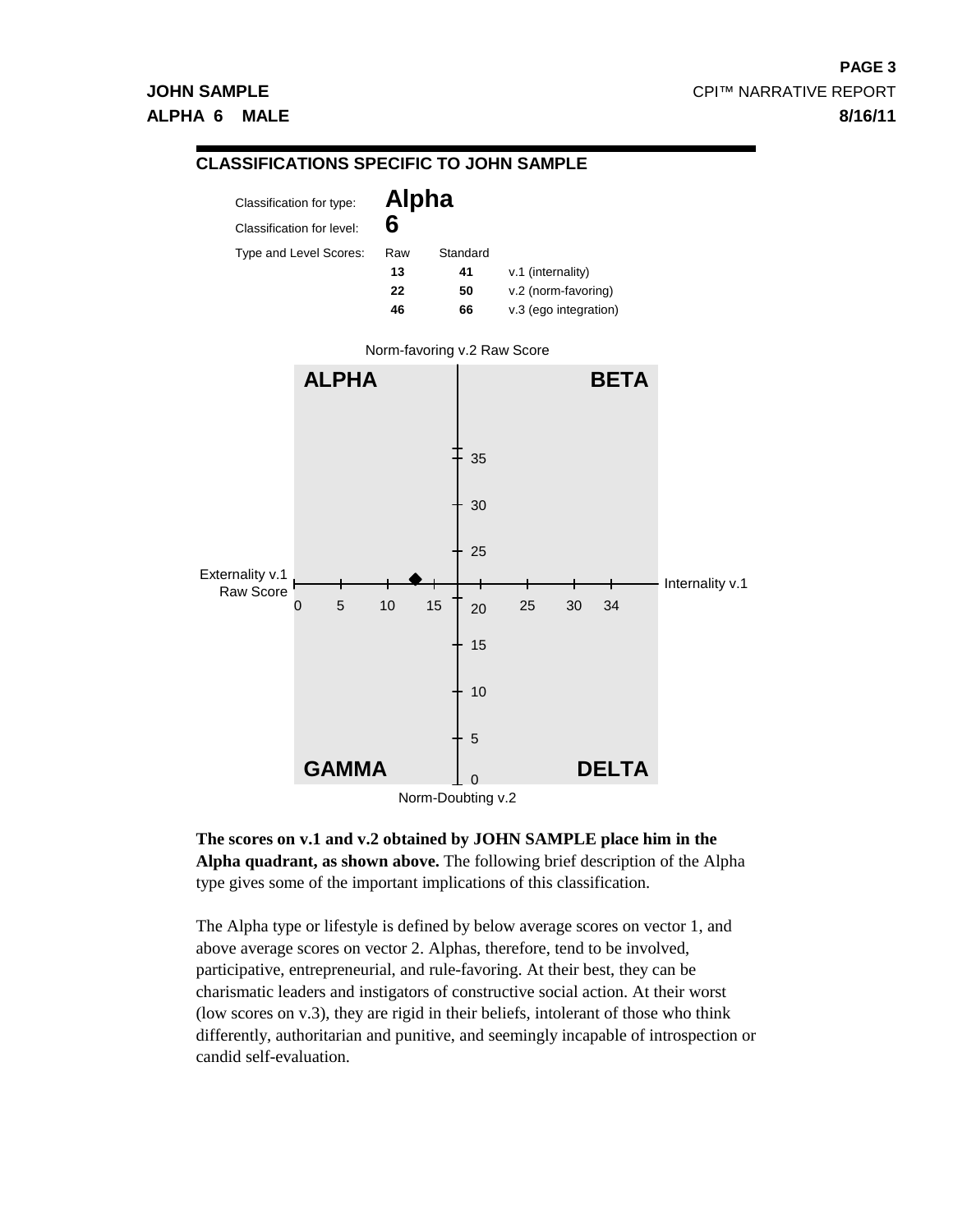

In regard to ego integration as indicated by the v.3 scale score, JOHN SAMPLE is at **level 6,** suggesting **a distinctly favorable** realization of the potentialities of his type. For persons at this level, one can expect superior initiative and self-confidence, along with good leadership skills.

**PAGE 4**

# **PART III** Interpretation of the 20 folk scales

The type and level classifications given just above furnish initial guidance for interpreting this protocol. The specific comments presented here in Part III should be coordinated with the prior type/level heuristics. Let us now turn to the profile of 20 folk concept scales, attending to the four regions of the profile sheet, and to the scales within each sector. A professional, individuated interpretation can, of course, go farther than this, taking account of patterns and configurations among the scales. Two excellent sources of information for configural hypotheses are the monographs by McAllister (1996), and Meyer and Davis (1992). Important information can also be gleaned, however, from a sequential reading of the scales on the profile sheet. This analysis of each of the 20 scales will lead to more specific comments than can be derived from type and level alone.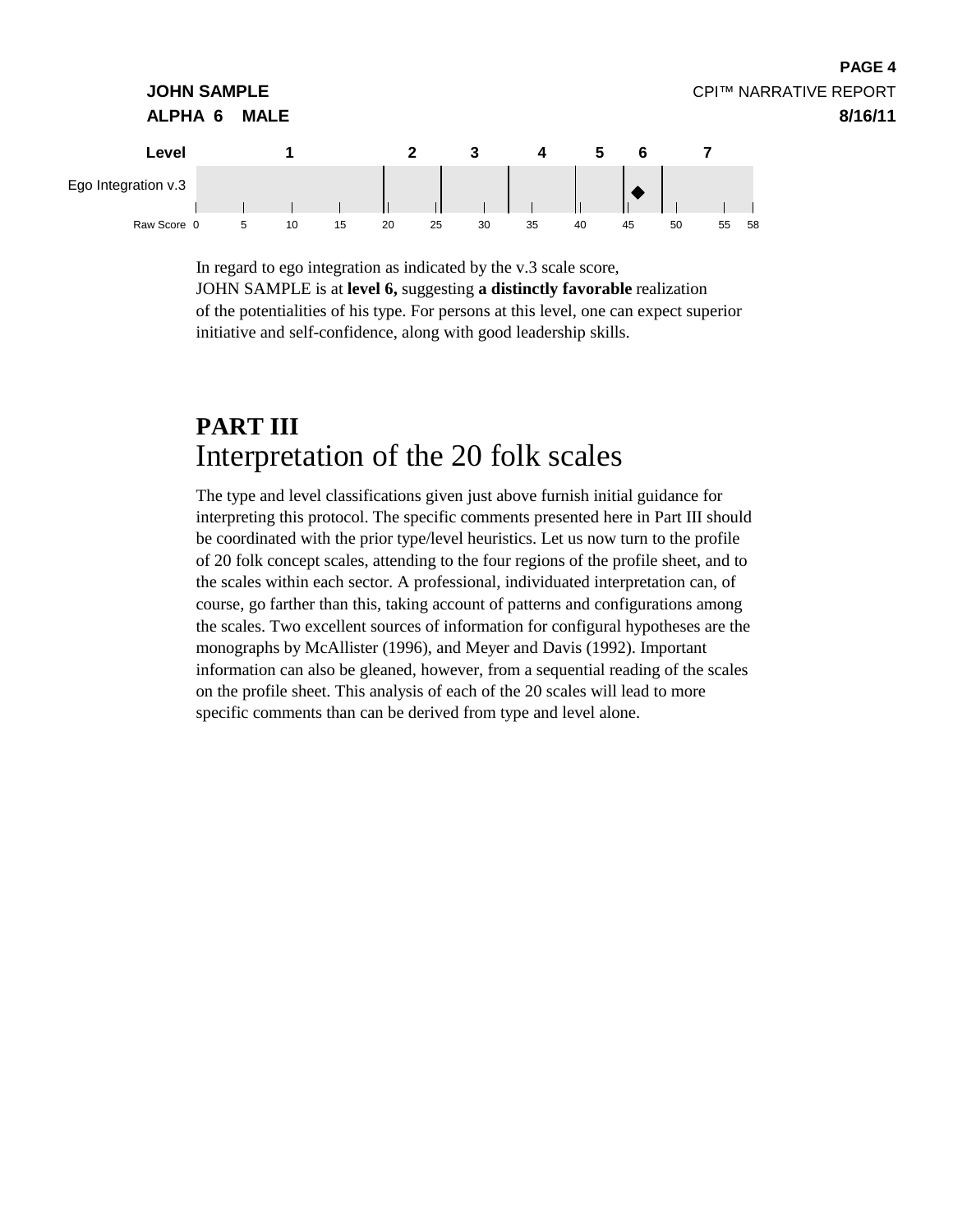# **ALPHA 6 MALE 8/16/11**

**PROFILE BASED ON NORMS FOR MALES**

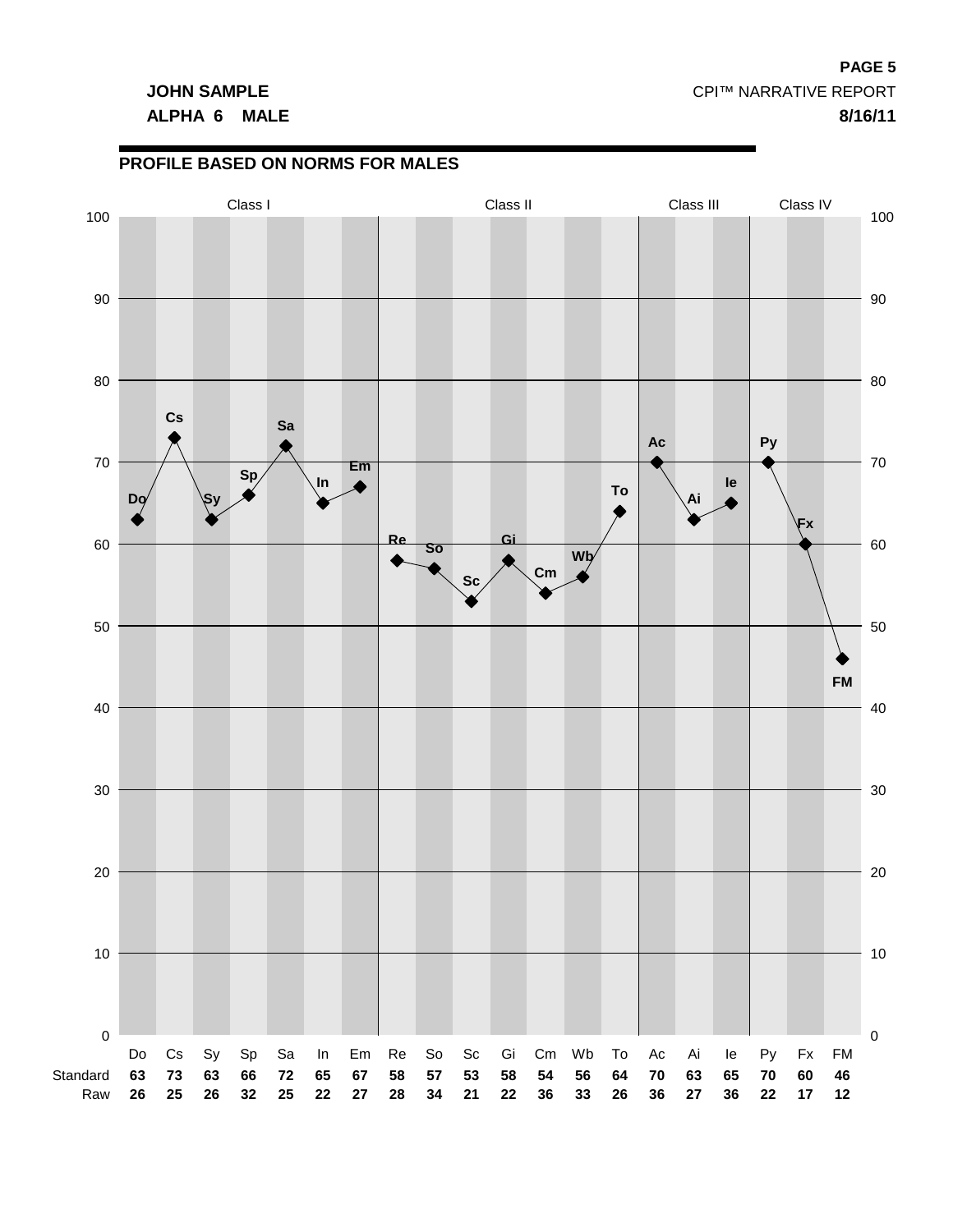# **ALPHA 6 MALE 8/16/11**

**PROFILE BASED ON TOTAL NORMS**

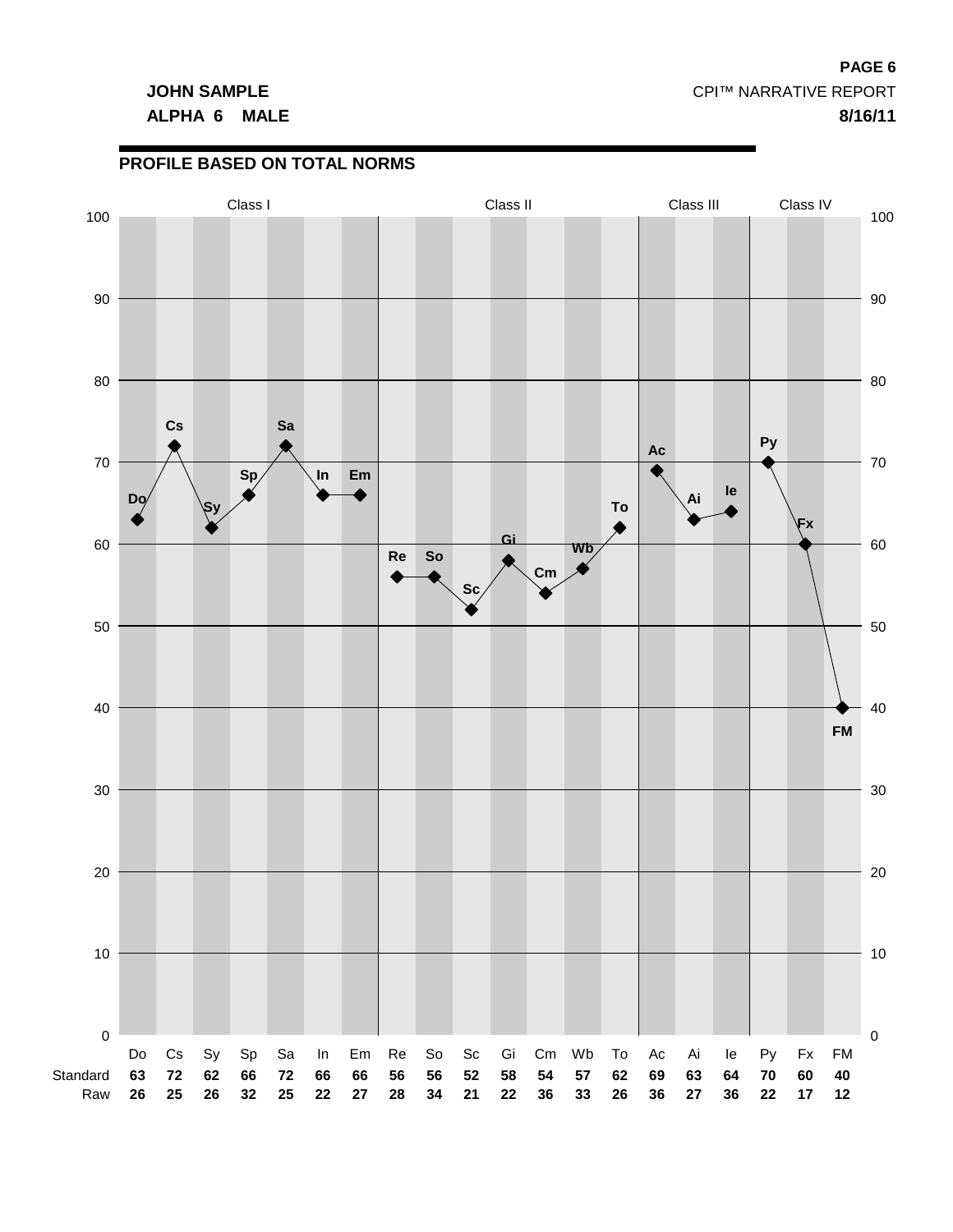# Class I Scales and Interpretation

The first sector of the profile contains scales assessing interpersonal style and manner of dealing with others. From an analysis of the seven scales in this region of the profile we can get an impression of how he approaches others, and of qualities such as self-confidence, poise, and initiative.

From the standard scores for each scale, some inferences about JOHN SAMPLE may now be proposed:

# **CLASS I SCALES**

# **Dominance (Do) 63**

- feels sure of self
- appears strong and self-confident to others
- has good leadership potential

# **Capacity for Status (Cs) 73**

- is ambitious, alert to opportunity, and enterprising
- tends to be individualistic
- is aggressive in seeking personal goals; values power and status

## **Sociability (Sy) 63**

- enjoys the company of others
- is outgoing and talkative
- initiates humor

### **Social Presence (Sp) 66**

- is spontaneous, versatile, and clever
- is verbally fluent and articulate, at ease in nearly any situation
- is adventurous; likes excitement

### **Self-Acceptance (Sa) 72**

- has a strong sense of personal worth, even to the point of being self-centered and egoistic
- is optimistic concerning personal prospects
- is articulate and persuasive in dealing with others
- is socially outgoing and responsive

### **Independence (In) 65**

- is strongly independent and resourceful
- has no hesitation about differing with or standing apart from others
- is assertive and articulate
- sets high goals for self and usually attains them

### **Empathy (Em) 67**

- is insightful concerning how others feel and think
- is quick to respond to social nuances
- is pleasant to be with
- has a wide range of interests
- is outgoing and sociable
- has progressive views on most issues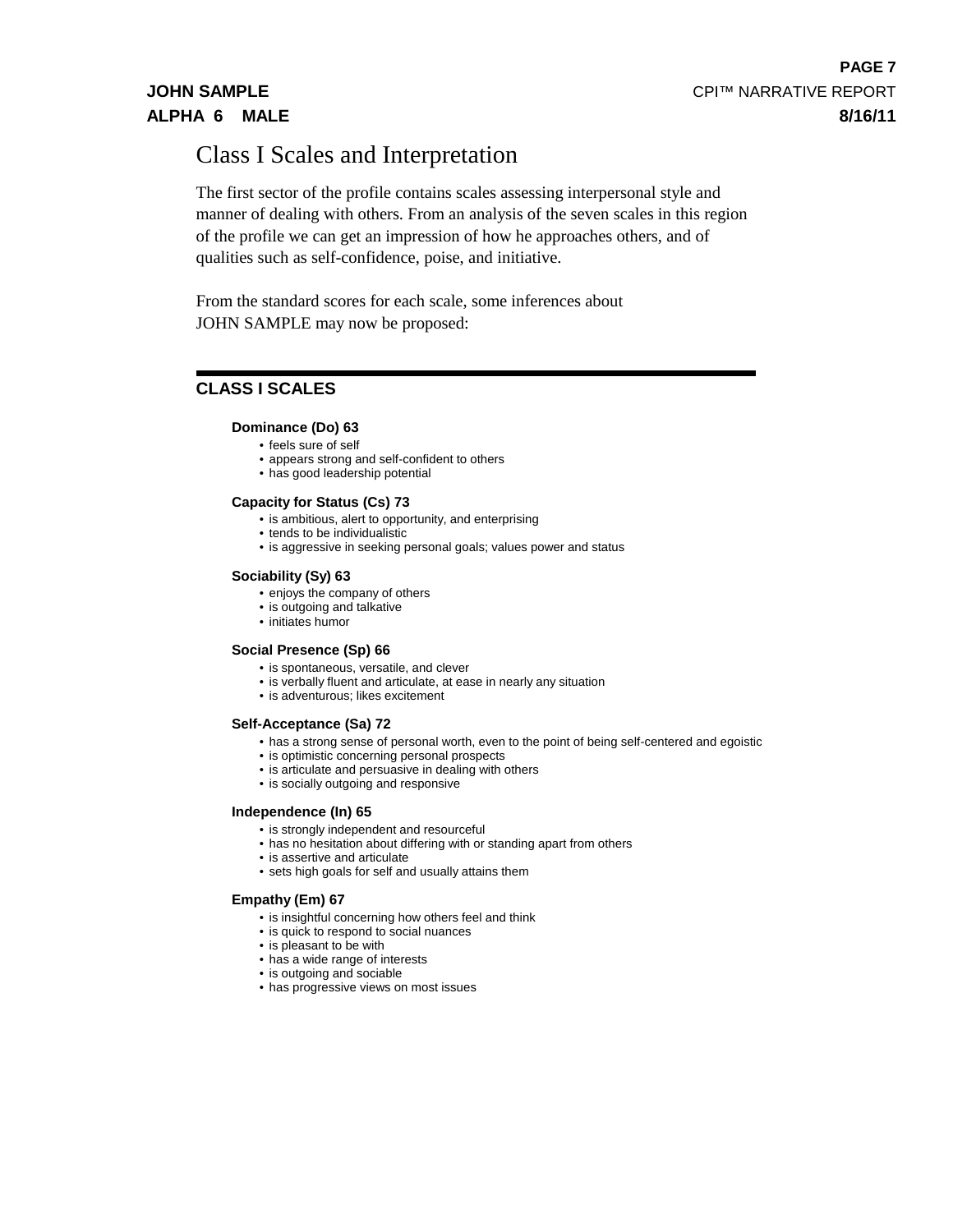# Class II Scales and Interpretation

The next sector of the profile contains scales pertaining to the internalization and endorsement of normative conventions, including norms related to selfpresentation. From an analysis of scores in this region, we can obtain an impression of how he views social norms and how his conduct is affected by these considerations.

# **CLASS II SCALES**

## **Responsibility (Re) 58**

- is a conscientious, well-organized person
- takes duties and obligations seriously
- is usually uncomplaining and in good spirits
- behaves in a cooperative, helpful way

## **Socialization (So) 57**

- is reliable, dependable, and conscientious; gets things done
- is industrious, equitable in temperament, seldom rash or capricious
- accepts own lot in life without complaint or resentment
- works well with others

## **Self-Control (Sc) 53**

- is not strongly characterized by either over-control or under-control
- has a good balance between restraint and release of impulse

### **Good Impression (Gi) 58**

- seeks to please others and win acceptance by presenting self as conservative, moderate, and conscientious
- tends to be seen as somewhat dull and unduly conformist

### **Communality (Cm) 54**

• has responded to a set of consensually-defined items in approximate agreement with the modal pattern of answers

### **Well-Being (Wb) 56**

- feels self to be generally in good health
- is industrious, enterprising, and capable of productive effort
- is not given to worry or anxiety about personal problems

### **Tolerance (To) 64**

- values rationality and logic in dealing with others
- tries to be fair-minded and tolerant
- is seen by others as trustworthy, mature, and insightful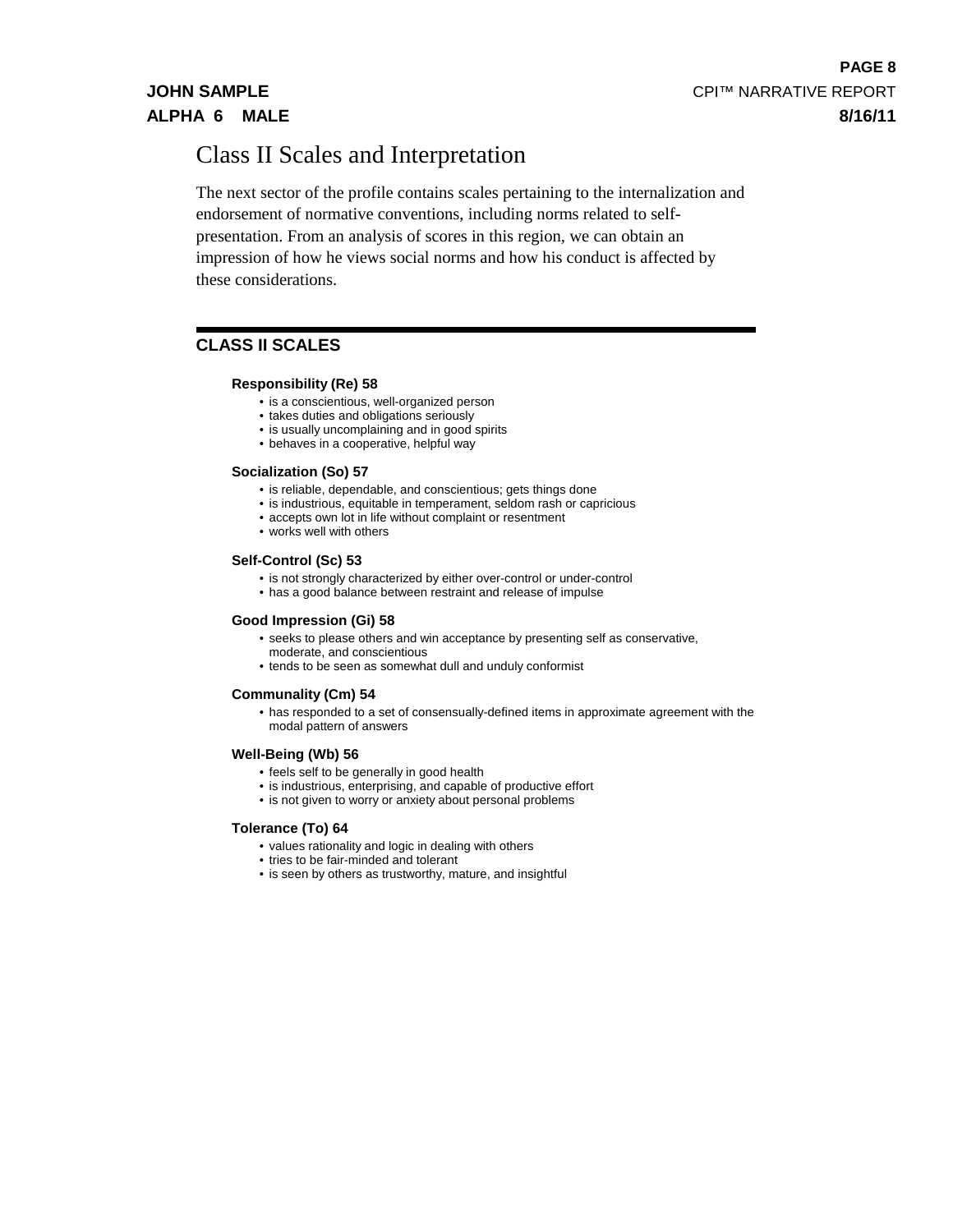# Class III Scales and Interpretation

The third sector of the profile sheet contains three scales pertaining to cognitive/intellectual functioning and the need for achievement in either structured or open situations. From an analysis of scores in this region we can obtain an impression of how he behaves with respect to these matters.

# **CLASS III SCALES**

## **Achievement via Conformance (Ac) 70**

- is organized, efficient, foresighted, and intelligent, with a strong drive for achievement
- productive, gets things done and done on time
- thorough and persevering
- seen by others as capable and reliable

### **Achievement via Independence (Ai) 63**

- has a strong drive for achievement, particularly in settings calling for independent work and ingenuity
- is capable, clear-thinking, and verbally fluent
- can be impatient and is easily bored

### **Intellectual Efficiency (Ie) 65**

- is an intelligent, resourceful, clear-thinking person
- is verbally fluent, with a flair for discussion and analysis
- feels sure of self, equal to nearly any challenge
- has a stable, optimistic view of the future

# Class IV Scales and Interpretation

The final sector of the profile sheet contains three scales that assess broadly stylistic or qualitative aspects of thinking and behavior. The scores on these scales have implications in their own right, but also serve to color or even modify the expectations attached to higher or lower scores on the preceding scales. The inferences proposed for JOHN SAMPLE from each scale are these:

# **CLASS IV SCALES**

### **Psychological Mindedness (Py) 70**

- is insightful about people, is a good judge of others
- is intelligent, and values intellectual endeavor
- has high personal aspirations and does well in most situations
- is somewhat individualistic; may be seen by others as lacking in warmth or compassion

## **Flexibility (Fx) 60**

- adapts well to change and to new conditions
- easily becomes bored and impatient with routine and pedestrian events
- is clever and spontaneous, but also somewhat careless and erratic
- is seen by others as versatile and capable, but also as changeable and inconstant

### **Femininity/Masculinity (FM) 46**

- is not strongly characterized by either masculine attributes or their absence
- sees self as relatively normal or ordinary in regard to sex-role behavior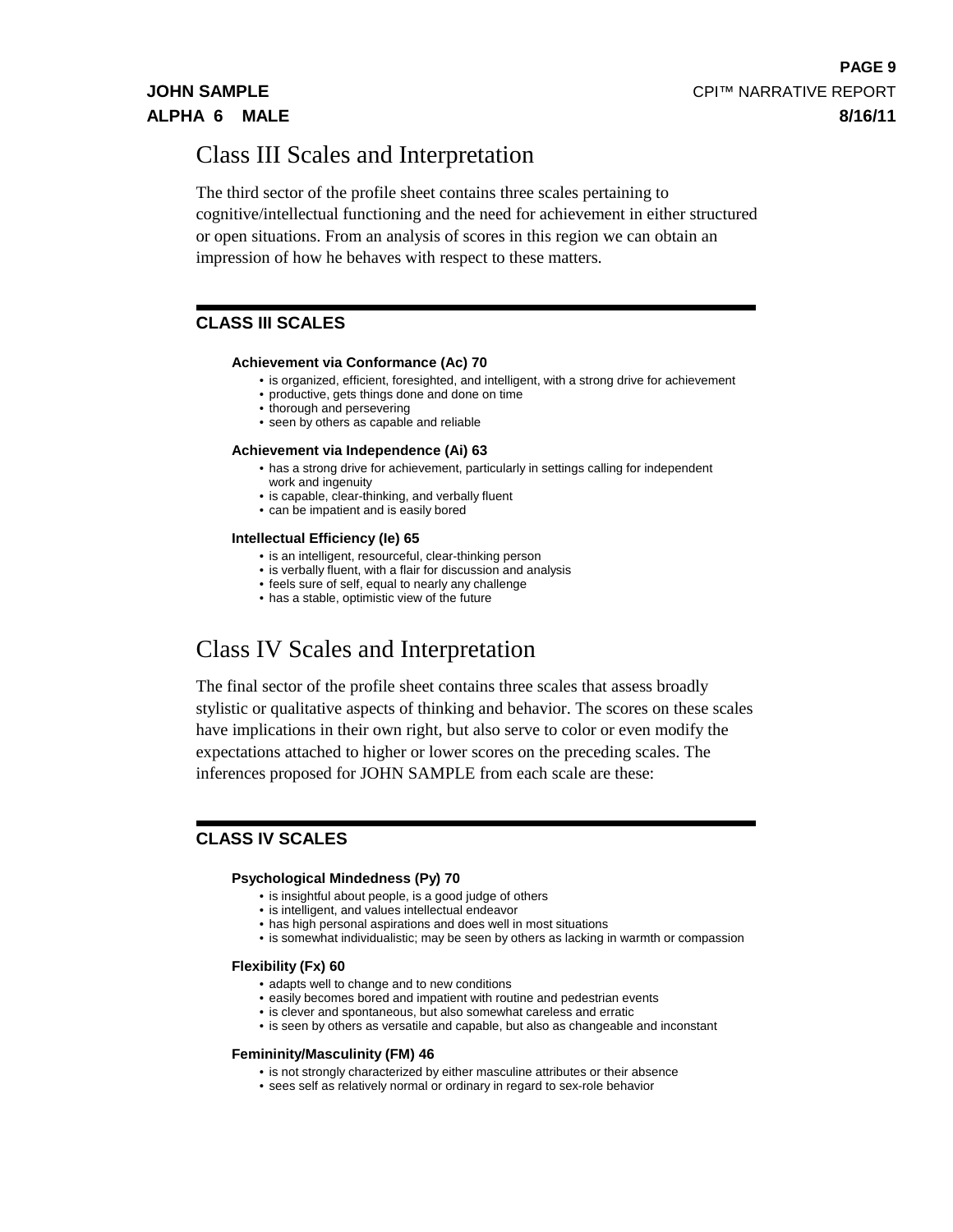# **PART IV** Seven special purpose scales

From time to time, various special purpose scales and indices have been and will continue to be developed. These measures will not always be relevant to the purposes of testing, but in certain circumstances they may be quite informative. At the present time, seven special purpose scales are included in the Narrative Report. Three of them (Managerial Potential, Work Orientation, and Law Enforcement Orientation) are directly related to occupational issues. The other four pertain to creativity, leadership, amicability, and the tender versus tough-minded continuum. Published accounts for Mp, Wo, CT, and Lp are cited in the references (see last page), and reports are being developed for Ami, Leo, and Tm.

# **SCALES AND INTERPRETATION**

| <b>Scale</b>                               | Raw<br>Score | <b>Standard Score</b><br>for Males | <b>Standard Score</b><br>for Total Norms | Interpretation                                                                                                                                                       |
|--------------------------------------------|--------------|------------------------------------|------------------------------------------|----------------------------------------------------------------------------------------------------------------------------------------------------------------------|
| Managerial<br>Potential<br>(Mp)            | 25           | 62                                 | 62                                       | • above average in managerial<br>potential and talent                                                                                                                |
| Work<br>Orientation<br>(W <sub>O</sub> )   | 33           | 59                                 | 59                                       | • above average in work<br>orientation, diligence, and<br>conscientiousness                                                                                          |
| Creative<br>Temperament<br>(CT)            | 26           | 62                                 | 62                                       | • above average in creative<br>temperament; has esthetic<br>interests                                                                                                |
| Leadership<br>Potential<br>(Lp)            | 54           | 59                                 | 59                                       | • above average leadership skills<br>and potential                                                                                                                   |
| Amicability<br>(Ami)                       | 27           | 60                                 | 59                                       | • generally amicable, pleasant,<br>and considerate<br>• is seen as responsible and<br>sympathetic                                                                    |
| Law<br>Enforcement<br>Orientation<br>(Leo) | 22           | 43                                 | 44                                       | • tends to be somewhat<br>nonconforming and<br>unconventional<br>• enjoys cutting corners and<br>getting around the rules<br>• has ups and downs in mood             |
| Tough-<br><b>Mindedness</b><br>(Tm)        | 26           | 60                                 | 61                                       | • in decision-making, values facts<br>and evidence more than<br>emotions and feelings<br>• thorough and industrious<br>• holds firmly to own beliefs and<br>opinions |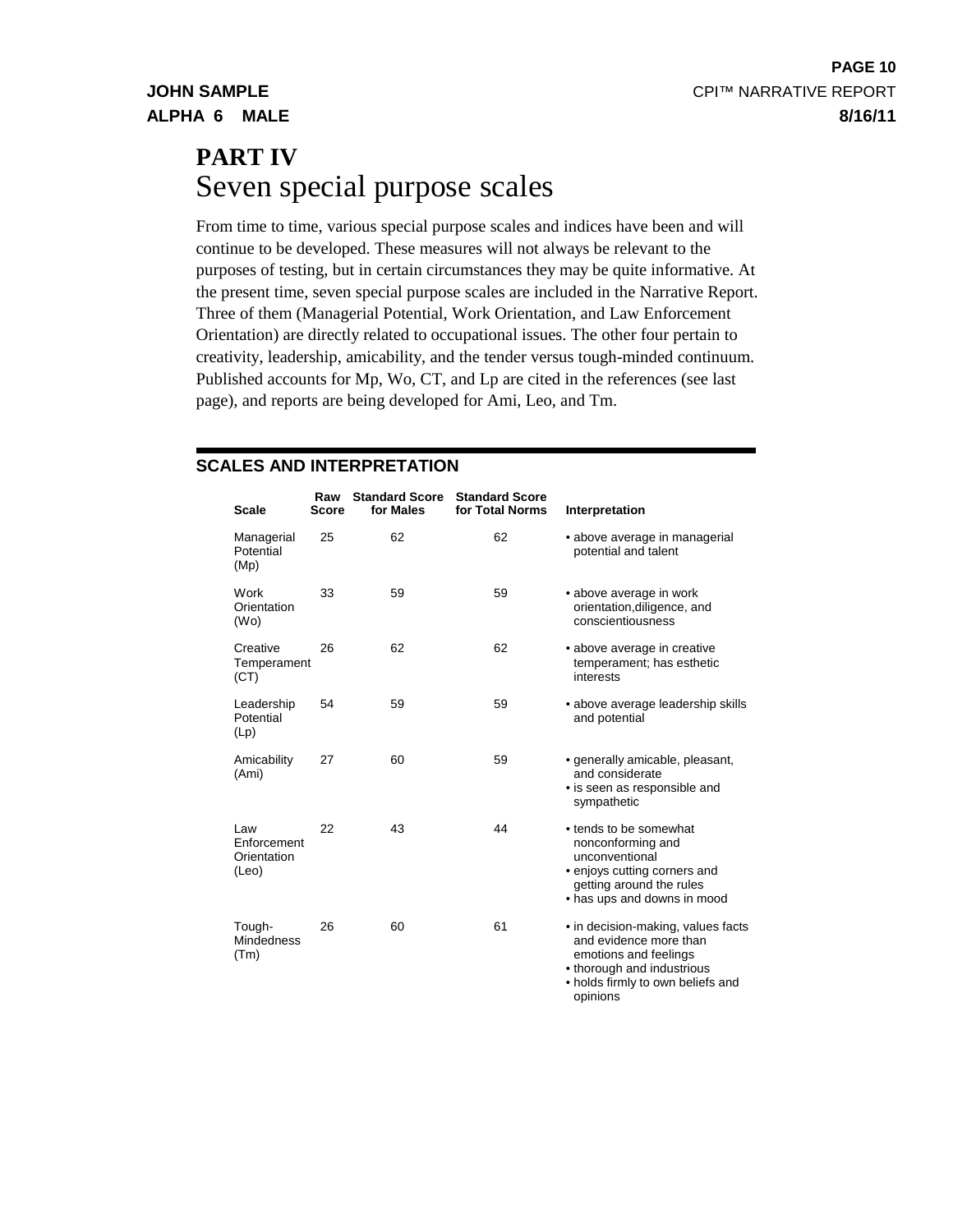# **PART V** A Q-sort description based on the CPI™ instrument

In Part II of this narrative (the section giving the type and level), broad or orienting notions about this person were presented. Then in Part III (the profile of scores on the folk concept scales) and in Part IV (scores on the special purpose scales), more specific comments about this person's psychological attributes were given. Now, in Part V, we go on to a fully individuated reading of the protocol, making use of the 100 descriptive items found in Block's (1961) California Q-set. From the CPI instrument, an estimate has been made of how each of the 100 items would be Q-sorted by someone in a position to know this person, for example, a close friend, a parent, a spouse, a counselor, or a co-worker. The goal in this analysis is to give an accurate and benevolent description of the person tested.

Block's method calls for placing the items in nine groupings, according to relevance or saliency. The five items believed to be most descriptive are placed in Category 9, then the eight items believed to be next in descriptive relevance are placed in Category 8. This sorting is continued down to Category 1, which contains the five items considered to be least relevant or salient. If the category numbers (9, 8, 7, etc.) are used as scores for each item, the Q-sorting based on the CPI instrument can be correlated with any other Q-sorting of this person.

In the text below, each Q-set item is identified by its number, and at the end of the item (in parentheses) the estimate based on the CPI instrument is given.

# **Q-SORTED DESCRIPTIONS**

# **Category 9—Extremely characteristic or salient**

- **Item # Q-set item text and estimate placement value**
- 92. Has social poise and presence; appears socially at ease. (7.28)
- 80. Interested in members of the opposite sex. (6.95)
- 52. Behaves in an assertive fashion. (6.91)
- 3. Has a wide range of interests. (6.86)
- 26. Is productive; gets things done. (6.77)

(CONTINUED ON NEXT PAGE)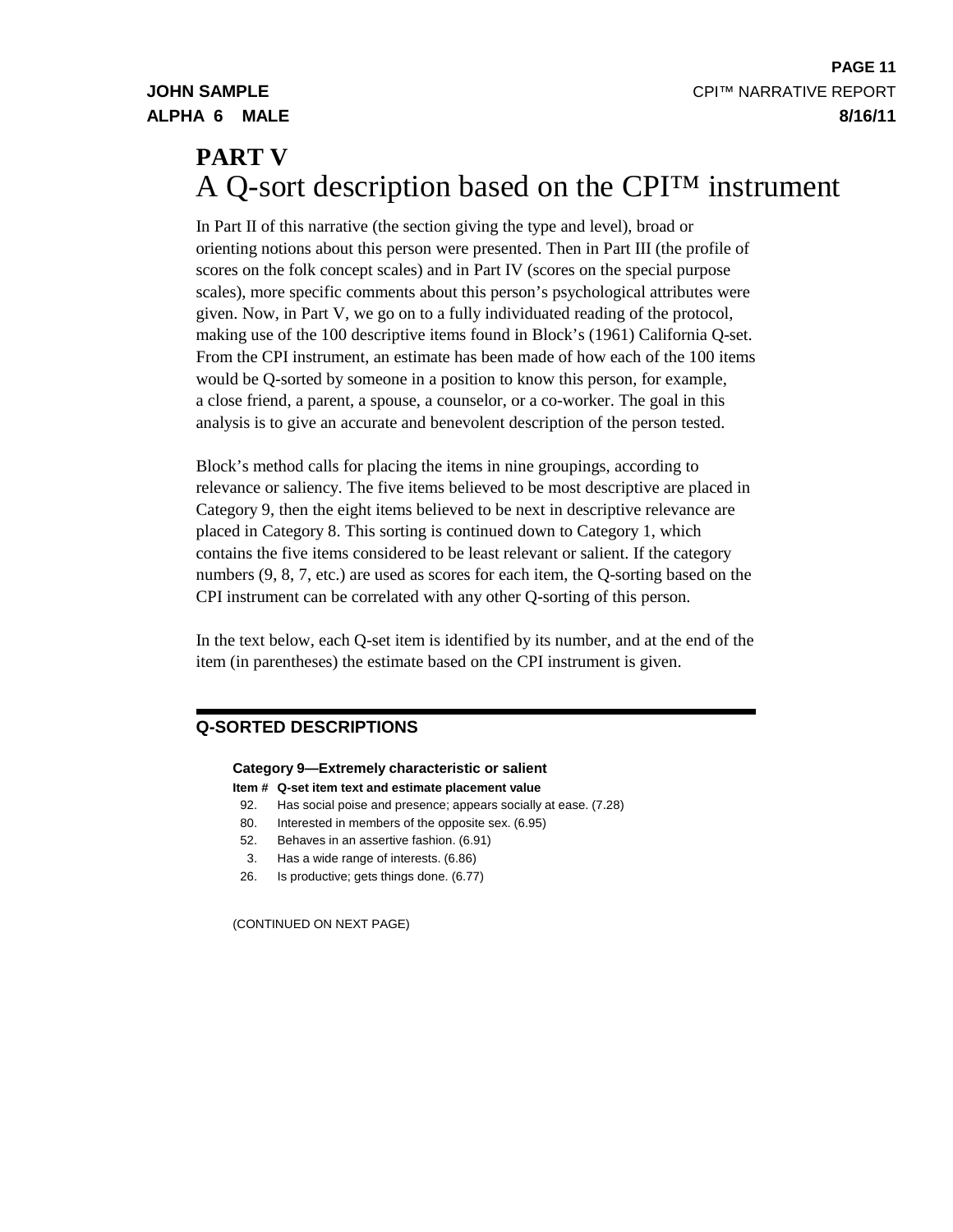# **Q-SORTED DESCRIPTIONS** (CONTINUED)

## **Category 8—Quite characteristic or salient**

#### **Item # Q-set item text and estimate placement value**

- 18. Initiates humor. (6.74)
- 98. Is verbally fluent; can express ideas well. (6.69)
- 28. Tends to arouse liking and acceptance in people. (6.59)
- 74. Is subjectively unaware of self-concern; feels satisfied with self. (6.59)
- 96. Values own independence and autonomy. (6.58)
- 66. Enjoys esthetic impressions; is esthetically reactive. (6.52)
- 71. Has high aspiration level for self. (6.52)
- 51. Genuinely values intellectual and cognitive matters. (6.45)

#### **Category 7—Fairly characteristic or salient**

#### **Item # Q-set item text and estimate placement value**

- 35. Has warmth; has the capacity for close relationships; compassionate. (6.44)
- 84. Is cheerful. (6.44)
- 54. Emphasizes being with others; gregarious. (6.35)
- 83. Able to see to the heart of important problems. (6.33)
- 24. Prides self on being "objective," rational. (6.32)
- 15. Is skilled in social techniques of imaginative play, pretending, and humor. (6.28)
- 44. Evaluates the motivation of others in interpreting situations. (6.21)
- 88. Is personally charming. (6.17)
- 17. Behaves in a sympathetic or considerate manner. (6.13)
- 57. Is an interesting, arresting person. (6.03)
- 64. Is socially perceptive of a wide range of interpersonal cues. (6.03)
- 43. Is facially and/or gesturally expressive. (6.01)

### **Category 6—Somewhat characteristic or salient**

#### **Item # Q-set item text and estimate placement value**

- 8. Appears to have a high degree of intellectual capacity. (5.88)
- 2. Is a genuinely dependable and responsible person. (5.85)
- 56. Responds to humor. (5.80)
- 33. Is calm, relaxed in manner. (5.74)
- 4. Is a talkative individual. (5.71)
- 58. Enjoys sensuous experiences (including touch, taste, smell, physical contact). (5.69)
- 72. Concerned with own adequacy as a person, either at conscious or unconscious levels. (5.60)
- 81. Is physically attractive; good-looking. (5.53)
- 60. Has insight into own motives and behavior. (5.42)
- 67. Is self-indulgent. (5.40)
- 89. Compares self to others. Is alert to real or fancied differences between self and other people. (5.33)
- 53. Various needs tend toward relatively direct and uncontrolled expression; unable to delay gratification. (5.28)
- 90. Is concerned with philosophical problems; e.g., religions, values, the meaning of life, etc. (5.26)
- 29. Is turned to for advice and reassurance. (5.22)
- 31. Regards self as physically attractive. (5.18)
- 95. Tends to proffer advice. (5.16)

(CONTINUED ON NEXT PAGE)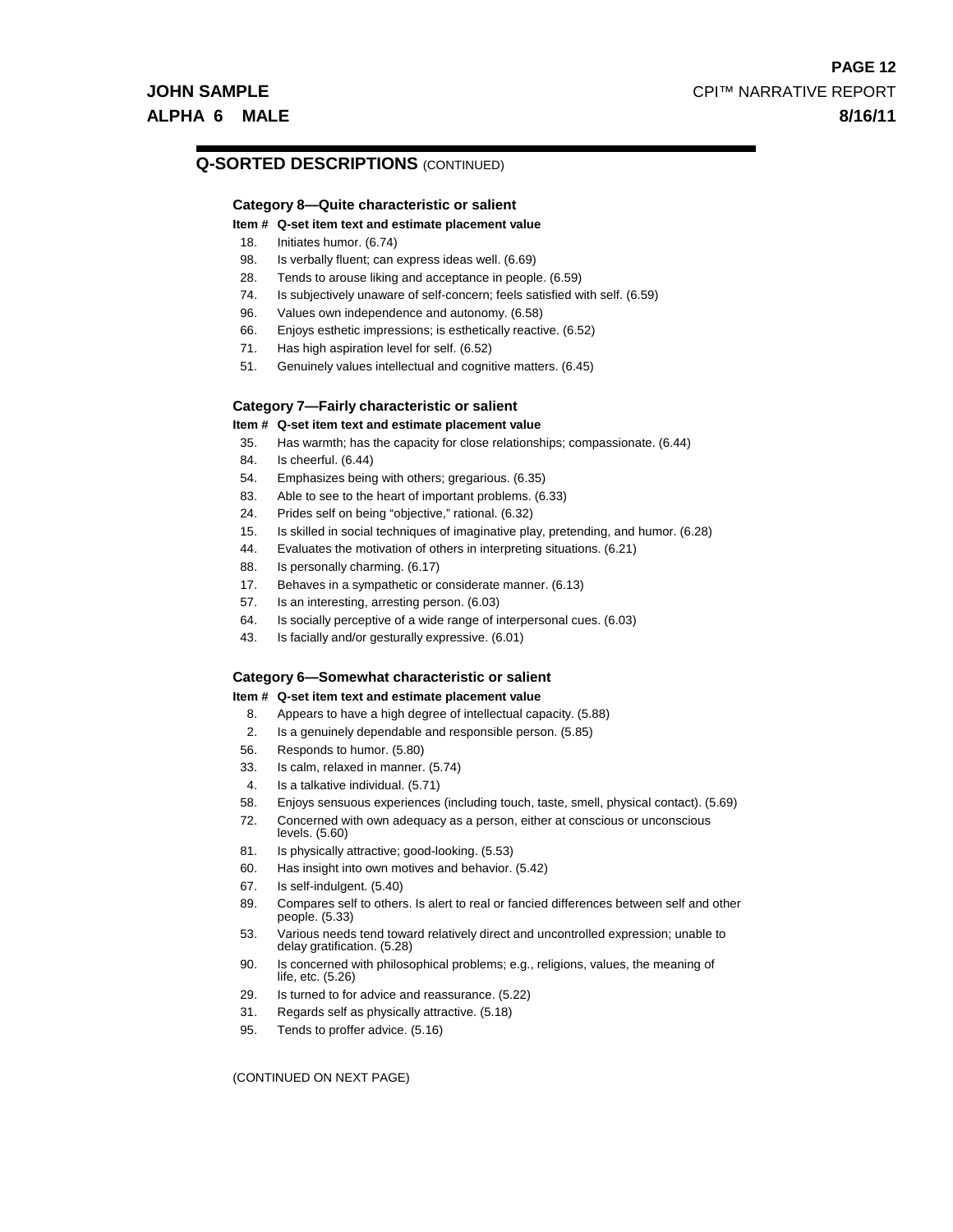# **Q-SORTED DESCRIPTIONS** (CONTINUED)

# **Category 5—Relatively neutral or unimportant**

- **Item # Q-set item text and estimate placement value**
- 5. Behaves in a giving way toward others. (5.14)
- 20. Has a rapid personal tempo; behaves and acts quickly. (5.14)
- 69. Is sensitive to anything that can be construed as a demand. (5.07)
- 32. Seems to be aware of the impression he makes on others. (5.01)
- 91. Is power oriented; values power in self or others. (4.95)
- 100. Does not vary roles; relates to everyone in the same way. (4.87)
- 75. Has a clear-cut, internally consistent personality. (4.82)
- 25. Tends toward over-control of needs and impulses; binds tensions excessively; delays gratification unnecessarily. (4.81)
- 94. Expresses hostile feelings directly. (4.80)
- 1. Is critical, skeptical, not easily impressed. (4.71)
- 73. Tends to perceive many different contexts in sexual terms; eroticizes situations. (4.71)
- 86. Handles anxiety and conflicts by, in effect, refusing to recognize their presence; repressive or dissociative tendencies. (4.61)
- 93. Behaves in a masculine style and manner. (4.59)
- 12. Tends to be self-defensive. (4.55)
- 99. Is self-dramatizing; histrionic. (4.54)
- 39. Thinks and associates to ideas in unusual ways; has unconventional thought processes. (4.49)
- 7. Favors conservative values in a variety of areas. (4.48)
- 76. Tends to project his own feelings and motivations onto others. (4.48)

# **Category 4—Somewhat uncharacteristic or salient**

# **Item # Q-set item text and estimate placement value**

- 62. Tends to be rebellious and non-conforming. (4.47)
- 11. Is protective of those close to him. (4.46)
- 27. Shows condescending behavior in relations with others. (4.43)
- 77. Appears straightforward, forthright, candid in dealing with others. (4.36)
- 16. Is introspective and concerned with self as an object. (4.35)
- 70. Behaves in an ethically consistent manner; is consistent with own personal standards. (4.30)
- 6. Is fastidious. (4.28)
- 34. Over-reactive to minor frustrations; irritable. (4.23)
- 59. Is concerned with own body and the adequacy of its physiological functioning. (4.20)
- 82. Has fluctuating moods. (4.19)
- 65. Characteristically pushes and tries to stretch limits; sees what he can get away with. (4.10)
- 41. Is moralistic. (4.06)
- 46. Engages in personal fantasy and daydreams, fictional speculations. (3.99)
- 13. Is sensitive to anything that can be construed as criticism or an interpersonal slight. (3.96)
- 50. Is unpredictable and changeable in behavior and attitudes. (3.94)
- 85. Emphasizes communication through action and non-verbal behavior. (3.91)

(CONTINUED ON NEXT PAGE)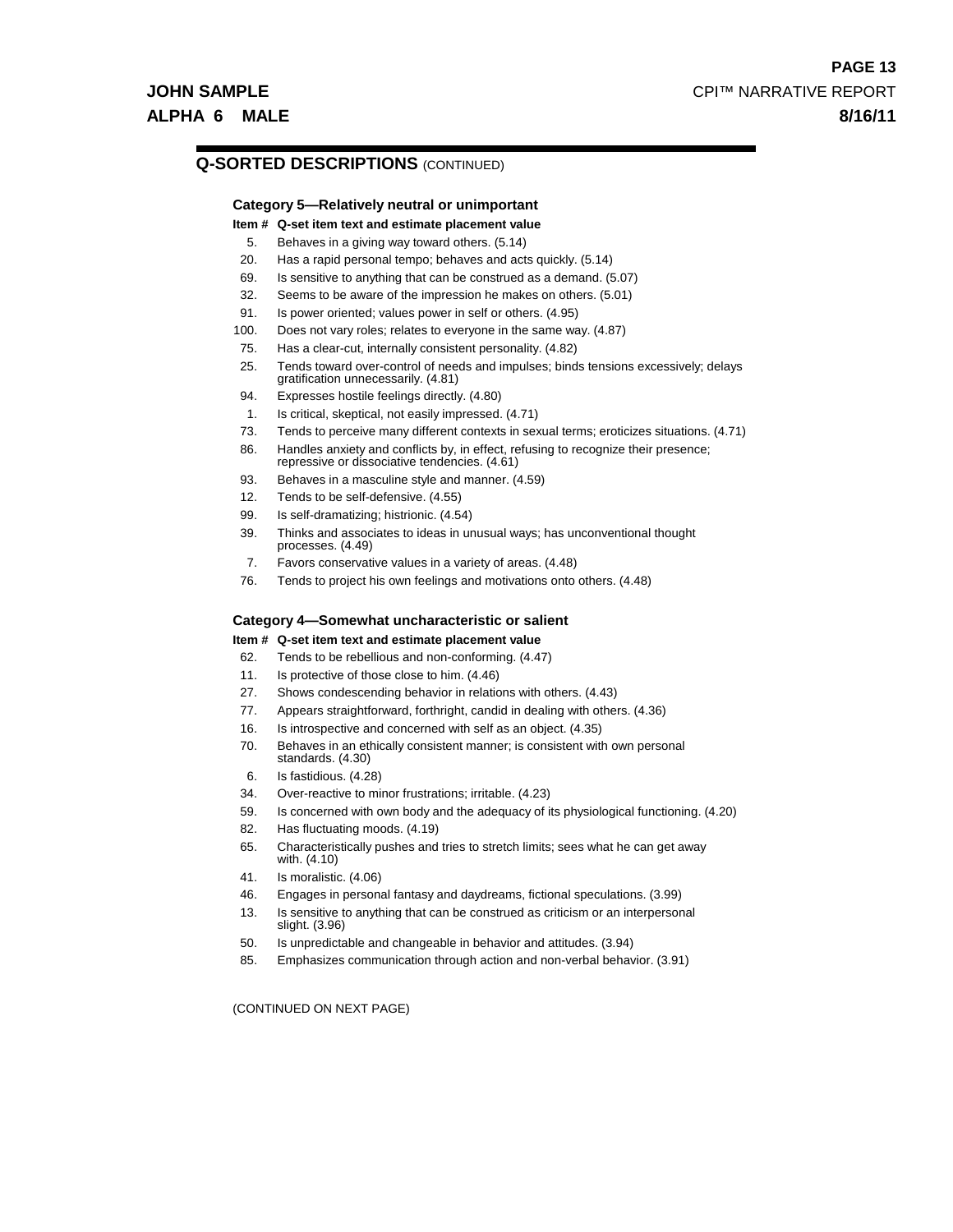# **Q-SORTED DESCRIPTIONS** (CONTINUED)

# **Category 3—Fairly uncharacteristic or negatively salient**

#### **Item # Q-set item text and estimate placement value**

- 48. Keeps people at a distance; avoids close interpersonal relationships. (3.89)
- 87. Interprets basically simple and clear-cut situations in complicated and particularizing ways. (3.88)
- 97. Is emotionally bland; has flattened affect. (3.83)
- 10. Anxiety and tension find outlet in bodily symptoms. (3.82)
- 79. Tends to ruminate and have persistent, preoccupying thoughts. (3.63)
- 19. Seeks reassurance from others. (3.59)
- 37. Is guileful and deceitful, manipulative, opportunistic. (3.57)
- 49. Is basically distrustful of people in general; questions their motivations. (3.51)
- 21. Arouses nurturant feelings in others. (3.50)
- 61. Creates and exploits dependency in people. (3.50)
- 68. Is basically anxious. (3.50)
- 9. Is uncomfortable with uncertainty and complexities. (3.48)

# **Category 2—Quite uncharacteristic or negatively salient**

# **Item # Q-set item text and estimate placement value**

- 23. Extrapunitive; tends to transfer or project blame. (3.36)
- 63. Judges self and others in conventional terms such as "popularity," "the correct thing to do," social pressures, etc. (3.32)
- 47. Has a readiness to feel guilty. (3.05)
- 42. Reluctant to commit self to any definite course of action; tends to delay or avoid action. (2.90)
- 38. Has hostility towards others. (2.79)
- 45. Has a brittle ego-defense system; has a small reserve of integration; would be disorganized and maladaptive when under stress or trauma. (2.75)
- 30. Gives up and withdraws where possible in the face of frustration and adversity. (2.70)
- 14. Genuinely submissive; accepts domination comfortably. (2.58)

# **Category 1—Extremely uncharacteristic or negatively salient**

#### **Item # Q-set item text and estimate placement value**

- 40. Is vulnerable to real or fancied threat; generally fearful. (2.43)
- 36. Is subtly negativistic; tends to undermine and obstruct or sabotage. (2.32)
- 55. Is self-defeating. (2.32)
- 22. Feels a lack of personal meaning in life. (2.21)
- 78. Feels cheated and victimized by life; self-pitying. (1.89)